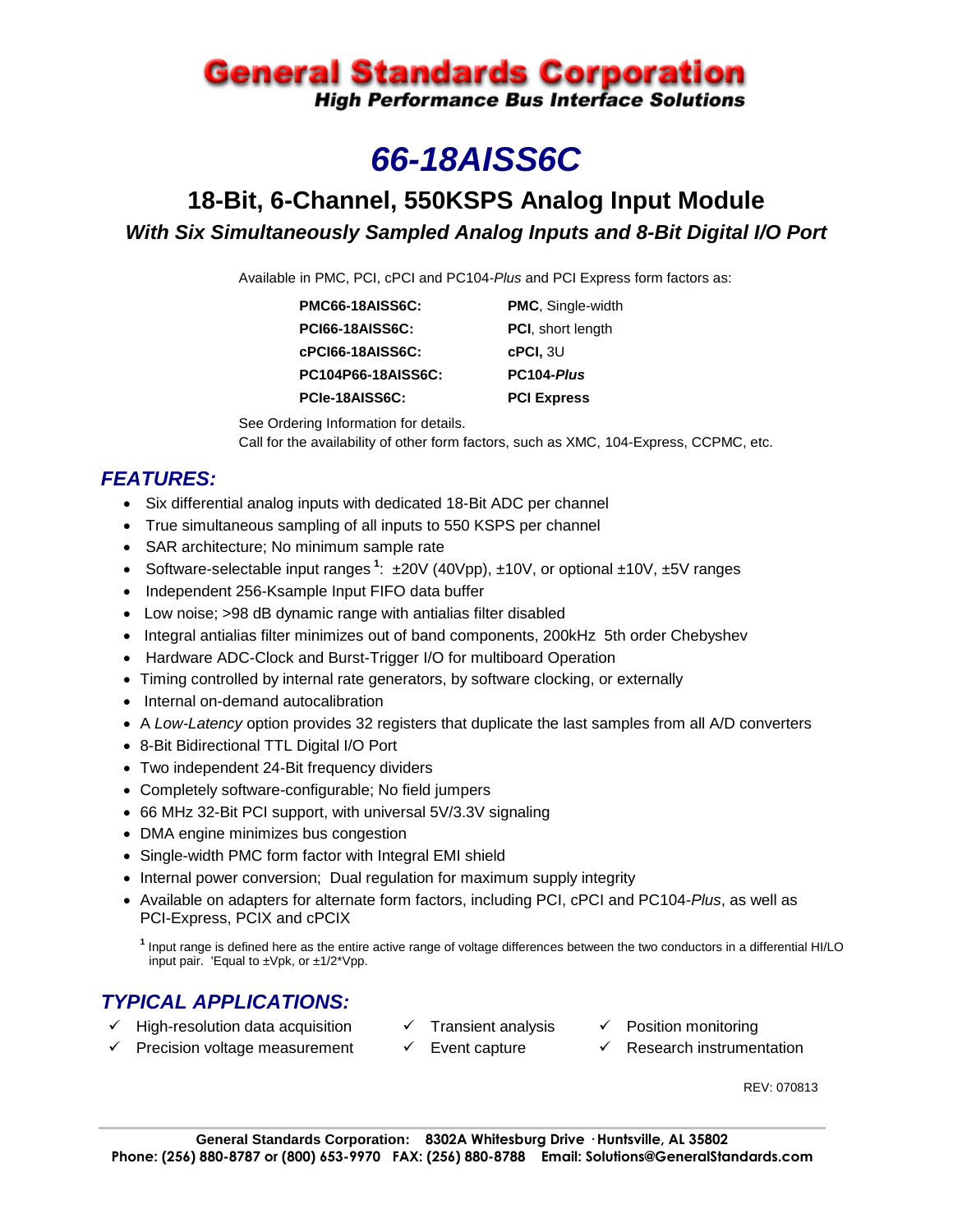# *FUNCTIONAL DESCRIPTION*

The 18AISS6C is a precision 18-Bit analog input product that provides six simultaneously sampled low-noise input channels. The inputs can be sampled at rates from zero to 550 KSPS per channel, and are supported by a 256K-Sample FIFO data buffer. Both continuous and burst clocking modes are supported, and voltage ranges are software-selectable as  $\pm 20V$  and  $\pm 10V$ differential (line-to-line), or optionally as  $\pm 10V$  and  $\pm 5V$ . Sampling and triggering rates can be derived from internal rate generators, or from external clock and trigger sources to support the synchronous operation of multiple boards. A low-latency option provides a directly accessible data register for each input channel, and eliminates the delay introduced by reading data serially from a FIFO buffer.

Input sampling employs successive-approximation (SAR) conversion, which eliminates the high latency or minimum-rate limitations of delta-sigma and pipelined conversion schemes. Singleended inputs can be accommodated by grounding the low side of each differential input pair. A fifth-order analog lowpass filter can be inserted into the signal path under software control, and can be employed to minimize the presence of aliased out-of-band signal components.

On-demand autocalibration determines and applies error correction for all input channels, and a selftest input switching network permits board integrity to be verified by the host. Eight bidirectional digital I/O lines are programmable as inputs or outputs.



**Figure 1. 18AISS6C; Functional Organization**

This product complies with the IEEE PCI local bus specification Revision 2.3. System connections are made at the front panel through a high-density dual-ribbon 68-pin connector. Power requirements consist of +5VDC in compliance with the PCI specification, and analog power voltages are generated internally. Operation over the specified temperature range is achieved with conventional air cooling.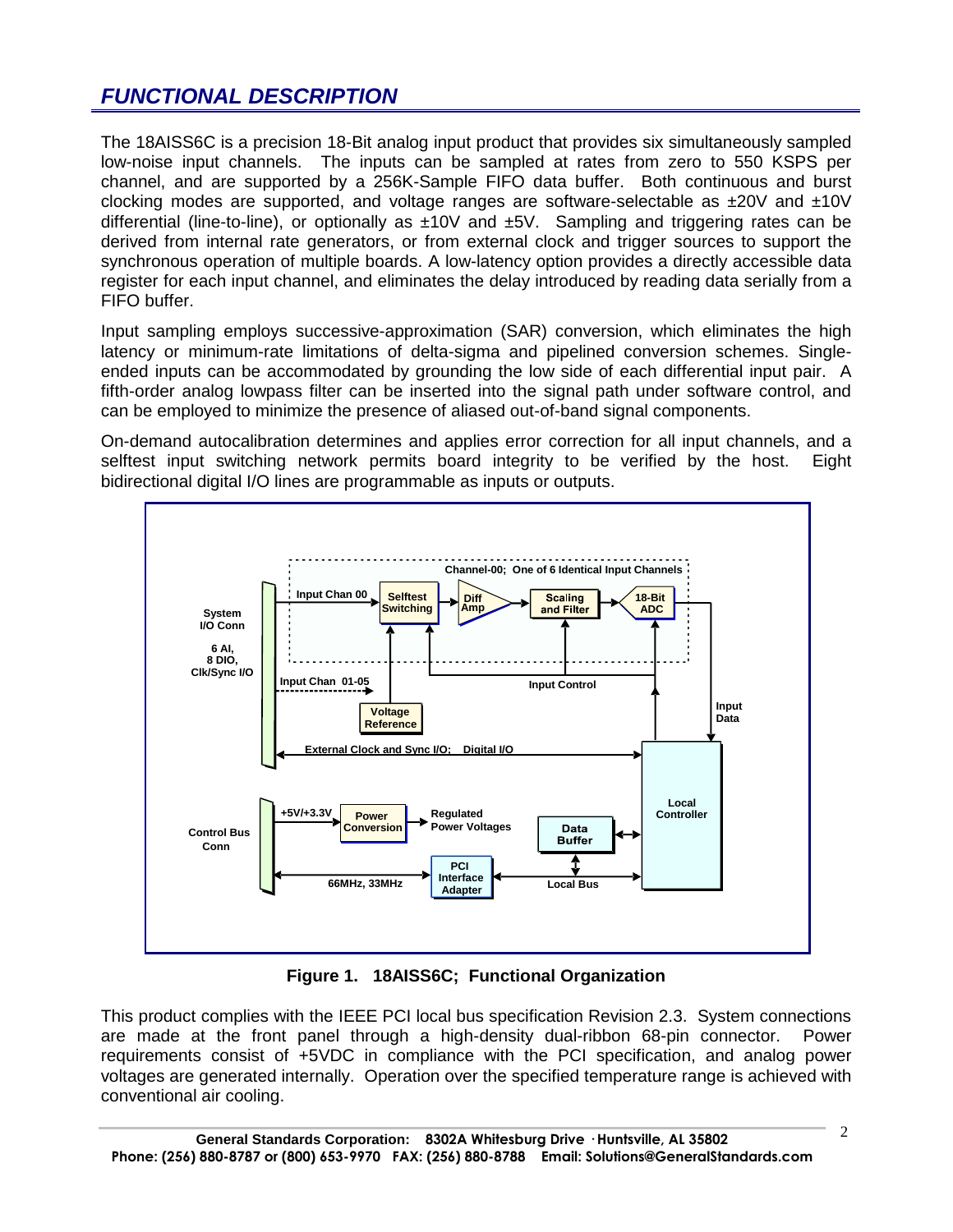# *PERFORMANCE SPECIFICATIONS*

At  $+25$  <sup>O</sup>C, with specified operating voltages

#### *Analog Input Characteristics:*

| Configuration:              | Six simultaneously sampled input channels with dedicated 18-Bit SAR ADC per<br>channel. Optional 4-Channel and 2-Channel configurations available.           |
|-----------------------------|--------------------------------------------------------------------------------------------------------------------------------------------------------------|
| Voltage Ranges:             | $\pm$ 20V or $\pm$ 10V full scale for all input channels, software-selectable.<br>Optionally selectable as $\pm 10V$ or $\pm 5V$ ; See ordering information. |
| Input Impedance:            | 2 Megohms $\pm 20\%$ ; typical; line-line in parallel with 80pF.                                                                                             |
| Bias Current:               | 2-Chan Config: 50 nanoamps typical, all ranges.<br>4,6-Chan Config: 100 nanoamps typical, all ranges.                                                        |
| <b>Crosstalk Rejection:</b> | 90dB typical DC-50kHz. 80dB at 250kHz.                                                                                                                       |
| Common Mode Rejection:      | 65dB DC-80kHz; 50dB at 500kHz. Typical with CMV = $\pm$ 11V, Vin = Zero.                                                                                     |
| Input Voltage Limits        | ±11V line-ground on any input for normal operation.                                                                                                          |
| Overvoltage Protection:     | $\pm 35V$ line-ground or line-to-line with power applied or removed.                                                                                         |

## *Input Transfer Characteristics:*

| Resolution:                                                        | 18 Bits (0.0004 percent of FSR)                                                                                                                                                                                                                                                                                                                               |  |  |
|--------------------------------------------------------------------|---------------------------------------------------------------------------------------------------------------------------------------------------------------------------------------------------------------------------------------------------------------------------------------------------------------------------------------------------------------|--|--|
| Sample Rate:                                                       | Zero to 550KSPS per channel.                                                                                                                                                                                                                                                                                                                                  |  |  |
| Sampling Mode::                                                    | Simultaneous; Successive-approximation conversion, all inputs active.                                                                                                                                                                                                                                                                                         |  |  |
| DC Accuracy:<br>(Maximum composite error<br>after autocalibration) | Range *<br><b>Midscale Accuracy</b><br><b>±Fullscale Accuracy</b><br>±20V<br>±3.0mV<br>±0.8mV<br>±10V<br>±0.5mV<br>±1.9mV<br>±5V<br>±0.3mV<br>±1.2mV<br>* Input range is defined here as the entire active range of voltage differences between the<br>two conductors in a differential HI/LO input pair. 'Equal to $\pm$ Vpk, or $\pm$ 1/2 <sup>*</sup> Vpp. |  |  |
| Small Signal Bandwidth:                                            | Zero to 800kHz, -3dB with the filter disabled, or Zero to filter frequency if enabled.                                                                                                                                                                                                                                                                        |  |  |
| Input Filter:                                                      | Selectable either as 'no filter', or as a 5th order Chebyshev, 200kHz, 0.5dB,<br>continuous-time lowpass analog filter.                                                                                                                                                                                                                                       |  |  |
| Settling Time:                                                     | 2us to 0.1% for halfscale step; typical with input filter disabled.                                                                                                                                                                                                                                                                                           |  |  |
| Data Latency::                                                     | 2.2us typically from each sample clock to the appearance in the buffer (or low-latency<br>registers) of data from all active channels.                                                                                                                                                                                                                        |  |  |
| Input Power Bandwidth:                                             | 2-Chan Config: 4.8 Vpp-MHz; -3dB; typical.<br>4,6-Chan Config: 11 Vpp-MHz; -3dB; typical.                                                                                                                                                                                                                                                                     |  |  |
| Dynamic Range,<br>Typical, ±20V Range,<br>500KSPS                  | Filter Disabled * Filter Enabled *<br>Freg Range<br>10Hz - 10kHz<br>113dB / 111dB<br>113dB / 110dB<br>101dB / 98dB<br>10Hz - 200kHz<br>95dB / 93dB<br>* The first figure refers to a 2-Channel board; the second figure applies to 4 and 6-Channel boards.<br>Subtract 2dB for ±10V range.                                                                    |  |  |
| Integral Nonlinearity:                                             | $\pm 0.002$ percent FSR. (FSR = fullscale range; e.g.: 40V on $\pm 20V$ range).                                                                                                                                                                                                                                                                               |  |  |
| <b>Differential Nonlinearity:</b>                                  | $±0.001$ percent FSR                                                                                                                                                                                                                                                                                                                                          |  |  |
| Low Latency:                                                       | (Optional) In addition to the FIFO buffer, 32 data registers are directly accessible by<br>single-reads for minimum latency, and are updated at the full sample rate.                                                                                                                                                                                         |  |  |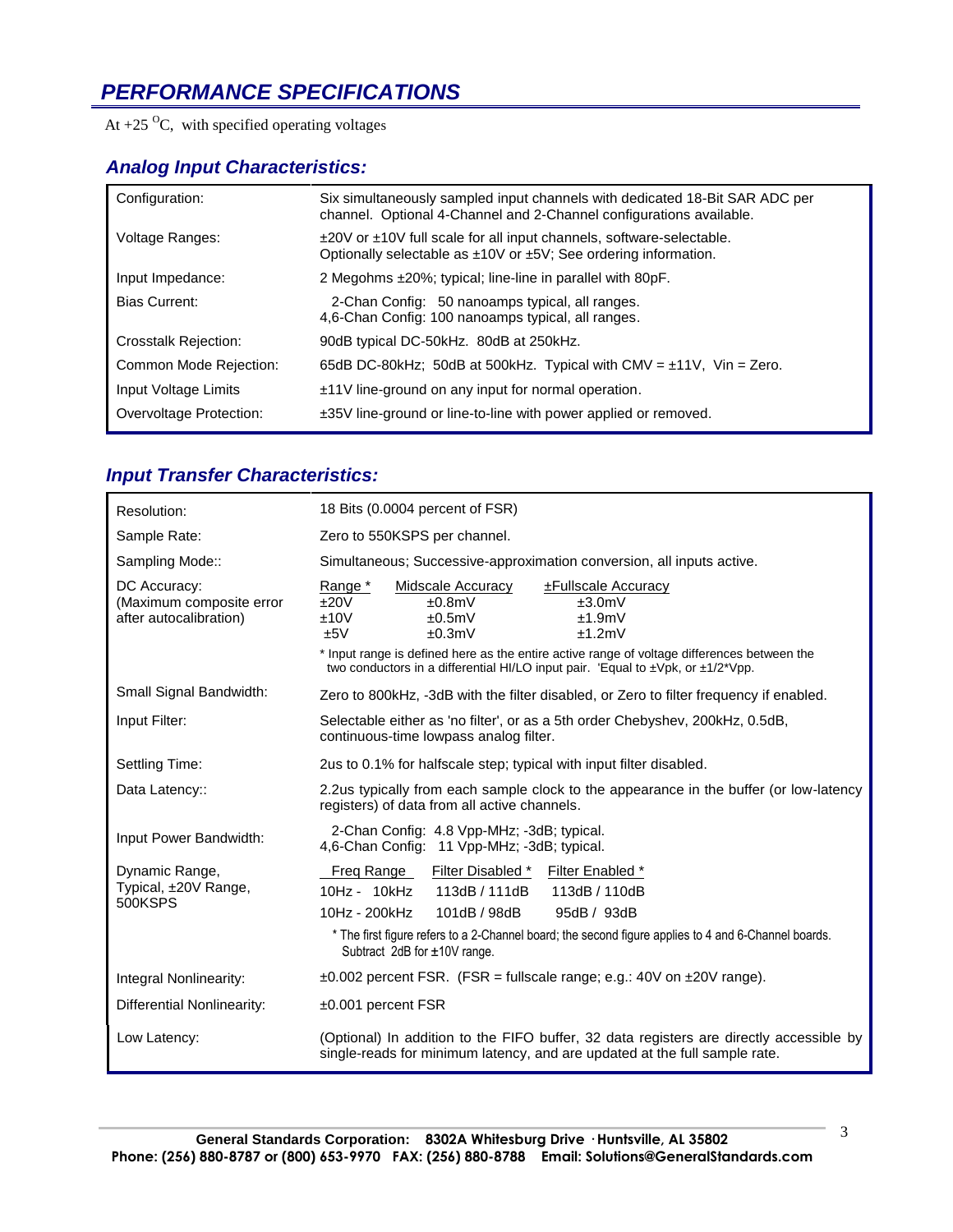#### *Input Operating Modes and Controls*

| Input Data Buffer:                  | 256K-sample FIFO                                                                                                                                                                                         |
|-------------------------------------|----------------------------------------------------------------------------------------------------------------------------------------------------------------------------------------------------------|
| Input Data Format:                  | 18 Bits, selectable as offset binary or two's complement coding, with attached<br>channel number and end-of-burst tag.                                                                                   |
| Sample Clock Sources:               | Internal rate generator: External Hardware Clock I/O, Software clock.                                                                                                                                    |
| Sampling Modes:                     | Continuous sampling or triggered burst.                                                                                                                                                                  |
| Internal Rate Generators:           | Two independent rate generators, one for ADC clocking; one for burst triggering.<br>Both programmable from 3-550,000 sample clocks per second, using 24-Bit<br>dividers from the master clock frequency. |
| External Sync I/O:                  | TTL, clock and burst trigger. Zero to 550,000 sample clocks per second.                                                                                                                                  |
| <b>Auxiliary External Clk/Sync:</b> | Internal connector supports external clock and sync (trigger) control within the<br>enclosure.                                                                                                           |

#### *Digital Input/Outputs:*

Eight TTL I/O lines in two groups of four bits, group-configurable as inputs or outputs. 0.2ma maximum input loading as current source, 8ma output loading as either source or sink. Direct register control.

#### *PCI Compatibility:*

Conforms to PCI Specification 2.3, D32 read/write, 33/66MHz, universal (5V/3.3V) signaling, Supports block-mode and demand-mode DMA data transfers as bus master in either of two channels.

### *PHYSICAL PARAMETERS*

#### **Power Requirements:**

+5VDC ±0.2 VDC at 1.3 Amps typical for 2-Channel and 4-Channel configurations; 1.6 Amps typical for 6-Channel configuration.

Maximum Power Dissipation: Side-1: 6.8 Watts. Side-2: 2.5 Watts.

#### **Mechanical Characteristics** *(PMC form factor)*

| Height: | 13.5 mm (0.53 in)   |
|---------|---------------------|
| Depth:  | 143.75 mm (5.66 in) |
| Width:  | 74.0 mm (2.91 in)   |

#### **Environmental Specifications**

| Ambient Temperature Range:                     |                                                                                                                          |
|------------------------------------------------|--------------------------------------------------------------------------------------------------------------------------|
| <b>Standard Temperature:</b>                   | Operating: 0 to +70 Degrees Celsius *<br>-40 to +85 Degrees Celsius<br>Storage:                                          |
| Extended Temperature:                          | Operating: -40 to +80 Degrees Celsius *<br>-40 to +85 Degrees Celsius<br>Storage:<br>* Air temperature at board surface. |
| Relative Humidity:                             | 0 to 95%, non-condensing                                                                                                 |
| Altitude:                                      | Operation to 10,000 ft.                                                                                                  |
| Cooling:<br>Conventional air cooling: 150 LFPM |                                                                                                                          |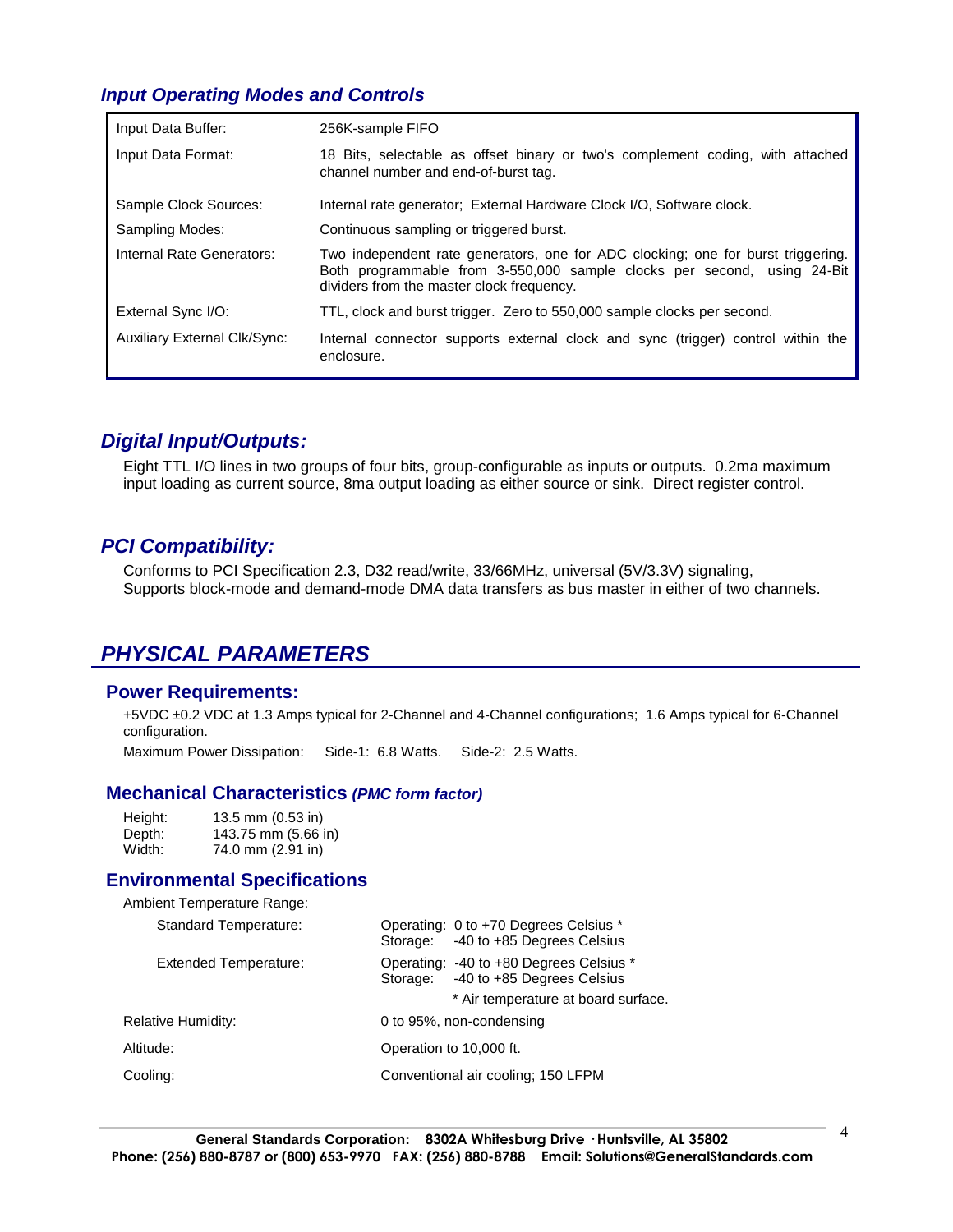## *ORDERING INFORMATION*

Specify the basic product model number followed by an option suffix "**-A-B-C-D-E**", as indicated below. For example, model number **PMC66-18AISS6C-2-20V-F1-45M** describes a PMC module with two input channels, high-level input ranges (±20V,±10V), standard F1 filter type, standard 45MHz master clock frequency, and standard latency.

| <b>Basic Model Number</b>        | <b>Form Factor</b>  |
|----------------------------------|---------------------|
| PMC66-18AISS6C                   | <b>PMC</b> (Native) |
| PCI66-18AISS6C <sup>1,2</sup>    | PCI, short length   |
| cPCI66-18AISS6C <sup>1,2</sup>   | cPCI, 3U            |
| PC104P66-18AISS6C <sup>1,3</sup> | PC104-Plus          |
| PCIe-18AISS6C <sup>1,3</sup>     | <b>PCI Express</b>  |

**1** Contact factory for availability in native form factors. **2** PMC module installed and tested on an adapter, with mechanical and functional equivalency.

**3** PMC module installed and tested on an adapter, with functional equivalency.

| <b>Optional Parameter</b> | Value                                                       | <b>Specify Option As:</b> |
|---------------------------|-------------------------------------------------------------|---------------------------|
| Number of Input Channels  | 2 Channels                                                  | $A = 2$                   |
|                           | 4 Channels                                                  | $A = 4$                   |
|                           | 6 Channels                                                  | $A = 6$                   |
| Input Range Set           | High-Level Range Set:<br>Software-selectable ±20V or±10V    | $B = 20V$                 |
|                           | Low-Level Range Set:<br>Software-selectable $±10V$ or $±5V$ | $B = 10V$                 |
| Lowpass Input Filter Type | Chebyshev, 200kHz, 5th order, 0.5dB                         | $C = F1$                  |
|                           | Chebyshev, 100kHz, 5th order, 0.5dB                         | $C = F2$                  |
|                           | Custom Filter <sup>2</sup>                                  | $C = F3, F4, etc.$        |
| Master Clock Frequency:   | Standard frequency = $45.000$ MHz                           | $D = 45M$                 |
|                           | Specify nonstandard frequency <sup>1</sup>                  | $D = (frequency, MHz)$ M  |
| Data Latency              | Standard latency                                            | $E =$ Blank or Zero       |
|                           | Low-Latency <sup>1</sup>                                    | $E = LL$                  |

**1** 45-48MHz. Contact factory for availability of nonstandard frequencies.

**2** Contact factory for availability of custom features.